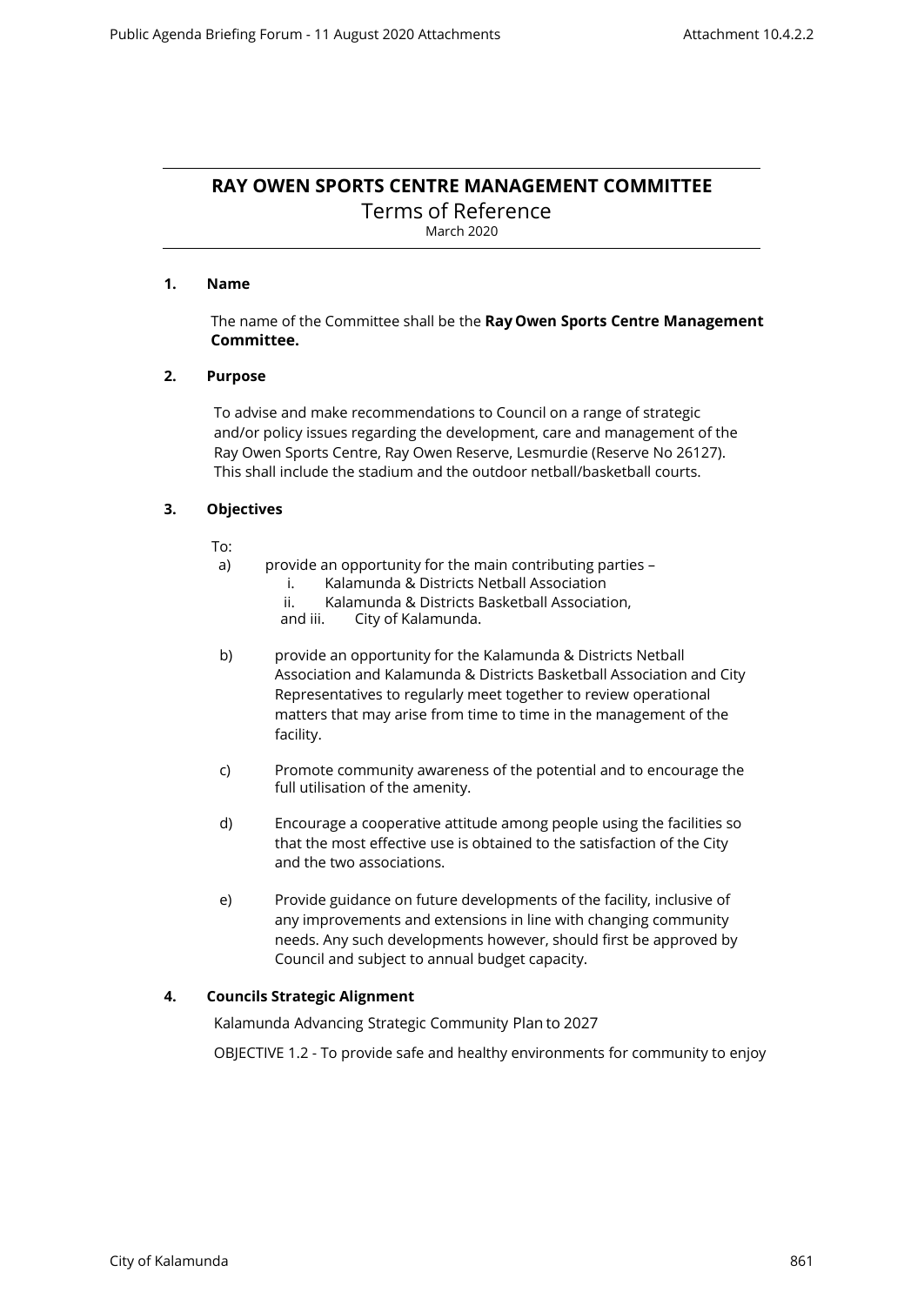# **5. Membership**

# **5.1 Qualification to be a Member**

Members must be a representative of the Kalamunda & Districts Netball Association, Kalamunda & Districts Basketball Association or the City of Kalamunda.

# **5.2 No. of Members**

A total membership of up to six (6) members, five (5) voting members and one (1) non-voting member comprising:

- i. Two representatives from the Kalamunda & Districts Netball Association, appointed from a meeting of that Association.
	- ii. Two representatives from the Kalamunda & Districts Basketball

Association, appointed from a meeting of that Association.

iii. Two representatives from the City of Kalamunda, one member being a Councillor and a staff member appointed as a non-voting member.

# **5.3 Deputy Members**

All Council delegates are required to have a deputy appointed and all other members are entitled to have a deputy appointed, who is to attend in the absence of the member.

# **5.4 Term of Appointment**

Appointment is for up to two years and members are eligible for re- appointment following the Council Ordinary Election.

# **5.5 Resignation or Termination of Membership**

- i. Membership will be reviewed should a member miss three consecutive meetings without approved leave of absence and the Committee may choose to recommend to Council that the member is removed.
- ii. A committee member may resign from membership of the committee by giving the Chief Executive Officer or the committee's presiding member written notice of the resignation.

# **6. Election of Presiding Member and Deputy Presiding Member**

The election of the Presiding Member and Deputy Presiding Member will be conducted in accordance with the provisions of the Local Government Act 1995.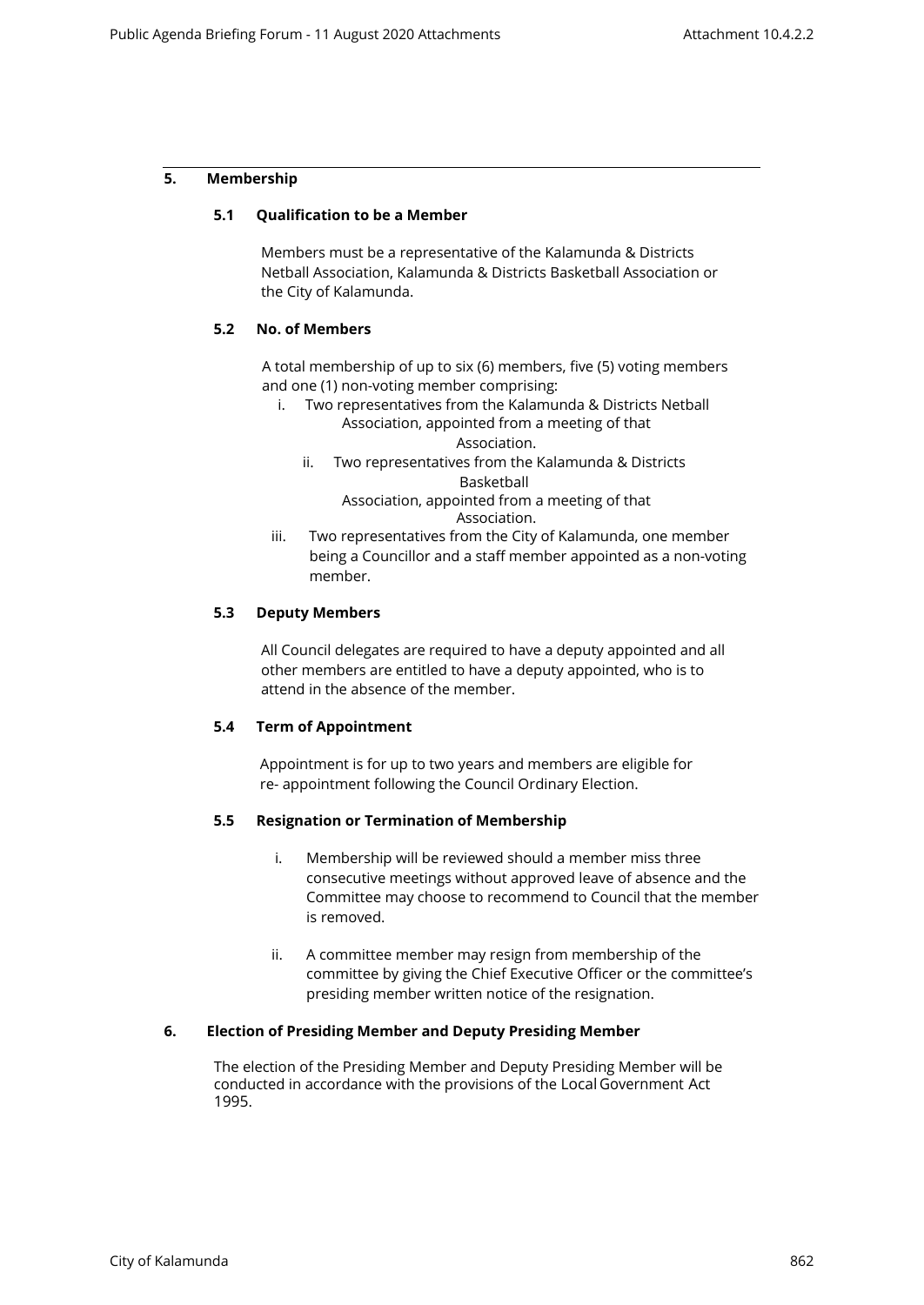# **7. Meetings**

#### **a) Conduct of Meetings**

All meetings will be conducted in accordance with the provisions of the Local Government Act 1995 and the City's Standing Orders Local Law and the City of Kalamunda Code of Conduct.

# **b) Scheduling of Ordinary Meetings**

The Committee shall meet at least quarterly and can increase the frequency of meetings if required, in consultation with the City to ensure resources are available. Meetings should be held on a regular date and time to be determined by the committee.

# **c) Special or Extra Meetings and Working Groups**

A Special or extra meeting can be called by:

- i. A majority decision of the

Committee

- ii. The presiding member of the Committee
- iii. By at least  $1/3^{rd}$  of the members of the Committee

A Committee may also choose to form working groups from its membership or to second others with specific skills for undertaking specific tasks required by the Committee in consultation with the City to ensure resources can be made available.

# **d) Quorum**

A quorum shall consist of at least one representative from each Association and one representative from the City of Kalamunda. If a quorum is not achieved the meeting can progress informally, with minutes prepared in accordance with established processes.

# **e) Disclosure of Interests**

All Committee Members are required to disclose any financial, proximity or impartiality interests they may have in any matter to be discussed at the meeting.

# **f) Voting**

Each appointed member present shall have one (1) vote. In the event of a tied vote, the Presiding Member is to cast a second vote.

City of Kalamunda Officers supporting the Committee do not have voting rights.

# **g) Agendas and Minutes**